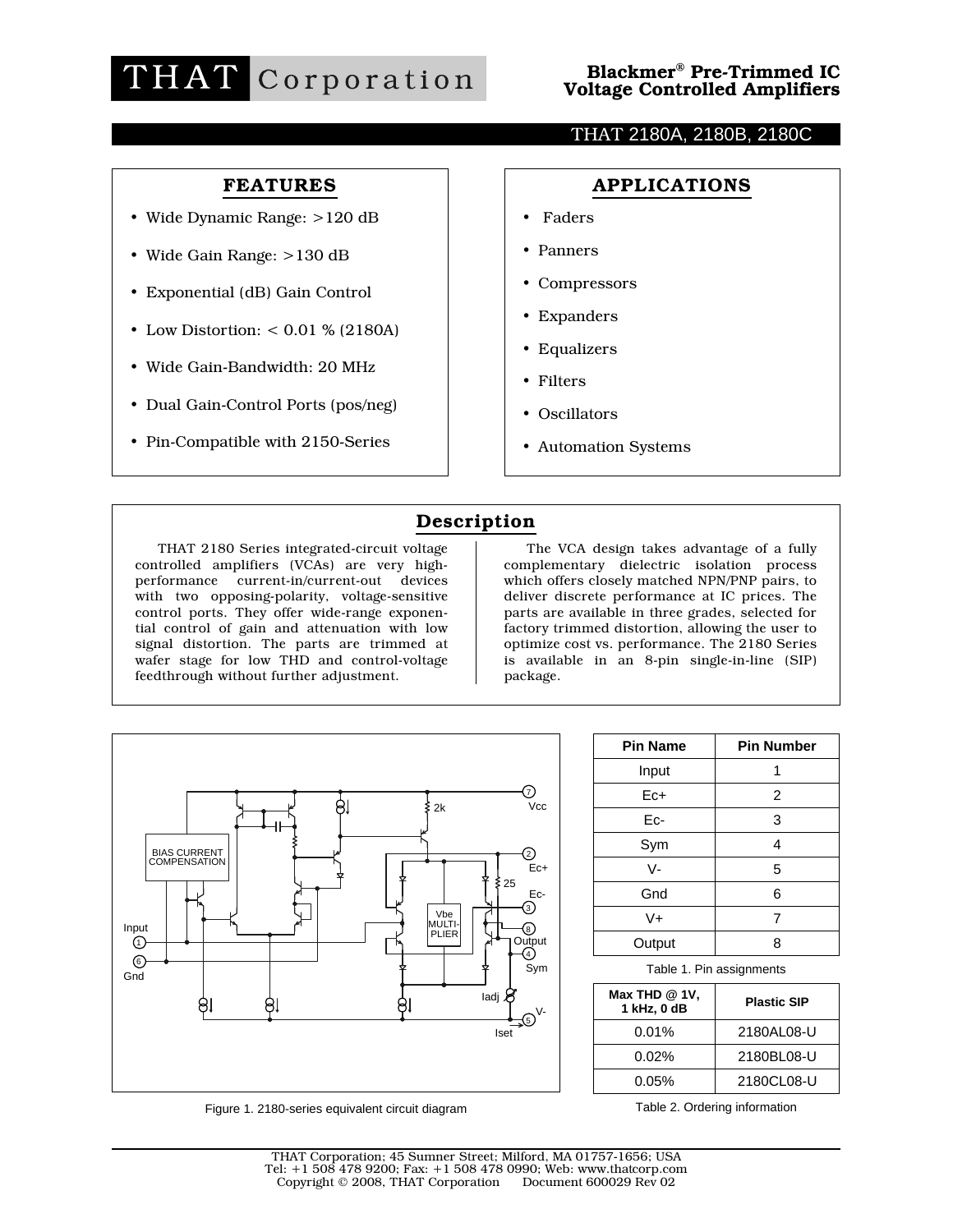# SPECIFICATIONS<sup>1</sup>

| Absolute Maximum Ratings <sup>2,3</sup>                       |                 |                                                    |                    |  |  |  |  |  |  |  |
|---------------------------------------------------------------|-----------------|----------------------------------------------------|--------------------|--|--|--|--|--|--|--|
| Positive Supply Voltage $(V_{cc})$                            | $+20V$          | Power Dissipation $(P_D)$ (T <sub>A</sub> = 75 °C) | 330 mW             |  |  |  |  |  |  |  |
| Negative Supply Voltage $(V_{EE})$                            | $-20V$          | Operating Temperature Range $(T_{OP})$             | 0 to $+70 °C$      |  |  |  |  |  |  |  |
| Supply Current $(I_{cc})$                                     | $10 \text{ mA}$ | Storage Temperature Range $(TST)$                  | $-40$ to $+125$ °C |  |  |  |  |  |  |  |
| Maximum $\Delta E_{C}$ $E_{C_{+}}$ $\cdot$ (E <sub>C-</sub> ) | ± 1 V           |                                                    |                    |  |  |  |  |  |  |  |

| <b>Recommended Operating Conditions</b> |                    |                          |                |       |       |                          |       |       |      |       |       |            |
|-----------------------------------------|--------------------|--------------------------|----------------|-------|-------|--------------------------|-------|-------|------|-------|-------|------------|
|                                         |                    |                          | 2180A<br>2180B |       |       |                          |       | 2180C |      |       |       |            |
| Parameter                               | Symbol             | Conditions               | Min            | Typ   | Max   | Min                      | Typ   | Max   | Min  | Typ   | Max   | Units      |
| Positive Supply Voltage                 | $V_{\rm CC}$       |                          | +4             | $+15$ | $+18$ | $+4$                     | $+15$ | $+18$ | $+4$ | $+15$ | $+18$ | V          |
| Negative Supply Voltage                 | $V_{FF}$           |                          | -4             | $-15$ | $-18$ | $-4$                     | $-15$ | $-18$ | $-4$ | $-15$ | $-18$ | V          |
| <b>Bias Current</b>                     | <b>I</b> SET       | $V_{CC} - V_{EF} = 30 V$ |                | 2.4   | 5     |                          | 2.4   | 5     |      | 2.4   | 5     | mA         |
| <b>Signal Current</b>                   | $I_{IN} + I_{OUT}$ | $ISET = 2.4 mA$          |                | 0.35  | 1.5   | $\overline{\phantom{m}}$ | 0.35  | 1.5   |      | 0.35  | 1.5   | $mA_{rms}$ |

| Electrical Characteristics <sup>2</sup>              |                                           |                                                                                                            |               |               |                |               |               |                |               |               |                |                |
|------------------------------------------------------|-------------------------------------------|------------------------------------------------------------------------------------------------------------|---------------|---------------|----------------|---------------|---------------|----------------|---------------|---------------|----------------|----------------|
|                                                      |                                           | 2180A<br>2180B                                                                                             |               |               |                |               |               | 2180C          |               |               |                |                |
| Parameter                                            | Symbol                                    | Conditions                                                                                                 | <b>Min</b>    | Typ           | Max            | <b>Min</b>    | Typ           | Max            | Min           | Typ           | Max            | Units          |
| <b>Supply Current</b>                                | $I_{\rm CC}$                              | No signal                                                                                                  |               | 2.4           | 4              |               | 2.4           | 4              |               | 2.4           | 4              | mA             |
| Equiv. Input Bias Current                            | $\mathsf{I}_{\mathsf{B}}$                 | No Signal                                                                                                  |               | 2             | 10             |               | 2             | 12             |               | 2             | 15             | nA             |
| Input Offset Voltage                                 | $V_{\text{OFF(IN)}}$                      | No Signal                                                                                                  |               | ±5            |                |               | ±5            |                |               | ±5            |                | mV             |
| <b>Output Offset Voltage</b>                         | VOFF(OUT)                                 | $R_{out} = 20 k\Omega$<br>0 dB gain<br>$+15$ dB gain<br>$+30$ dB gain                                      |               | 0.5<br>1<br>3 | 1<br>3<br>12   |               | 1<br>1.5<br>5 | 2<br>4<br>15   |               | 1.5<br>3<br>9 | 3<br>10<br>30  | mV<br>mV<br>mV |
| <b>Gain Cell Idling Current</b><br>$I_{\text{IDLE}}$ |                                           |                                                                                                            |               | 20            |                |               | 20            |                |               | 20            |                | μA             |
| <b>Gain-Control Constant</b>                         | $E_{c+}$ /Gain (dB)<br>$E_c$ . /Gain (dB) | $T_A = 25^{\circ}C (T_{CHIP} \cong 35^{\circ}C)$<br>$-60$ dB < gain < $+40$ dB<br>Pin 2 (Fig. 14)<br>Pin 3 | 6.0<br>$-6.2$ | 6.1<br>$-6.1$ | 6.2<br>$-6.0$  | 6.0<br>$-6.2$ | 6.1<br>$-6.1$ | 6.2<br>$-6.0$  | 6.0<br>$-6.2$ | 6.1<br>$-6.1$ | 6.2<br>$-6.0$  | mV/dB<br>mV/dB |
| Gain-Control TempCo                                  |                                           | $\Delta E_C / \Delta T_{CHIP}$ Ref T <sub>CHIP</sub> = 27°C                                                |               | $+0.33$       |                |               | $+0.33$       |                |               | $+0.33$       |                | $\%$ /°C       |
| <b>Gain-Control Linearity</b>                        |                                           | -60 to $+40$ dB gain                                                                                       |               | 0.5           | 2              |               | 0.5           | $\overline{2}$ |               | 0.5           | 2              | $\%$           |
| 1 kHz Off Isolation                                  |                                           | $E_{C_{\pm}}$ = -360mV, $E_{C_{\pm}}$ = +360mV                                                             | 110           | 115           | —              | 110           | 115           |                | 110           | 115           |                | dB             |
| <b>Output Noise</b>                                  | $e_{n\text{(OUT)}}$                       | 20 Hz ~ 20 kHz<br>$R_{out} = 20k\Omega$<br>0 dB gain<br>$+15$ dB gain                                      |               | -98<br>$-88$  | $-97$<br>$-86$ |               | -98<br>$-88$  | $-96$<br>$-85$ |               | -98<br>$-88$  | $-95$<br>$-84$ | dBV<br>dBV     |
| Voltage at V-                                        | $V_v$                                     | No Signal                                                                                                  | $-3.1$        | $-2.85$       | $-2.6$         | $-3.1$        | $-2.85$       | $-2.5$         | $-3.1$        | $-2.85$       | $-2.6$         | $\vee$         |

1. All specifications are subject to change without notice.<br>2. Unless otherwise noted, T<sub>A</sub>=25ºC, V<sub>cc</sub>=+15V, V<sub>EE</sub>= -15V.<br>3. Stresses above those listed under "Absolute Maximum Ratings" may cause permanent damage to th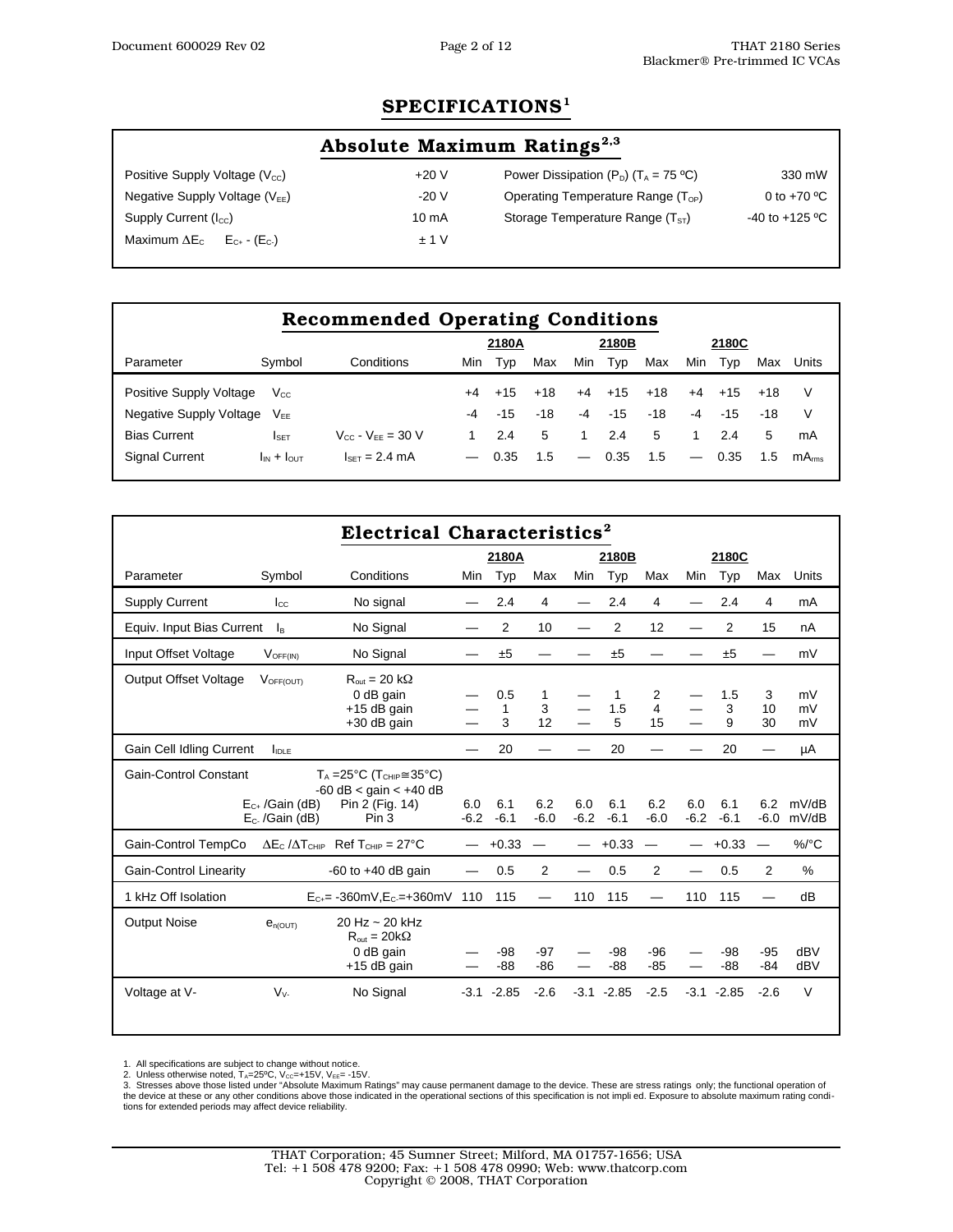| Electrical Characteristics $(\text{con't})^2$ |                                                                    |        |       |        |             |       |         |        |                 |        |           |
|-----------------------------------------------|--------------------------------------------------------------------|--------|-------|--------|-------------|-------|---------|--------|-----------------|--------|-----------|
|                                               |                                                                    |        | 2180A |        |             | 2180B |         |        | 2180C           |        |           |
| Symbol<br>Parameter                           | Conditions                                                         | Min    | Typ   | Max    | Min         | Typ   | Max     | Min    | Typ             | Max    | Units     |
| Total Harmonic Distortion THD                 | 1 kHz. No External Trim                                            |        |       |        |             |       |         |        |                 |        |           |
|                                               | $V_{\text{IN}} = 0$ dBV, 0 dB gain $-$ 0.005 0.010 $-$ 0.010 0.020 |        |       |        |             |       |         |        | $-$ 0.030 0.050 |        | %         |
|                                               | $V_{\text{IN}}$ = +10 dBV, -15 dB gain - 0.020 0.030 - 0.030 0.040 |        |       |        |             |       |         |        | $-$ 0.040 0.070 |        | %         |
|                                               | $V_{\text{IN}}$ = -5 dBV, +15 dB gain - 0.020 0.030 - 0.030 0.040  |        |       |        |             |       |         |        | $-$ 0.040 0.070 |        | %         |
| Slew Rate                                     | $R_{IN} = R_{OUT} = 20 k\Omega$                                    |        | -12   |        |             | - 12  |         |        | 12              |        | $V/\mu s$ |
| Gain at 0 V Control Voltage                   | $E_C = 0$ mV                                                       | $-0.1$ | 0.O   | $+0.1$ | $-0.15$ 0.0 |       | $+0.15$ | $-0.2$ | 0.O             | $+0.2$ | dB        |



Figure 2. Typical Application Circuit



Figure 3. 2180-series Frequency Response vs. Gain Figure 4. 2180-series Noise (20kHz NBW) vs. Gain



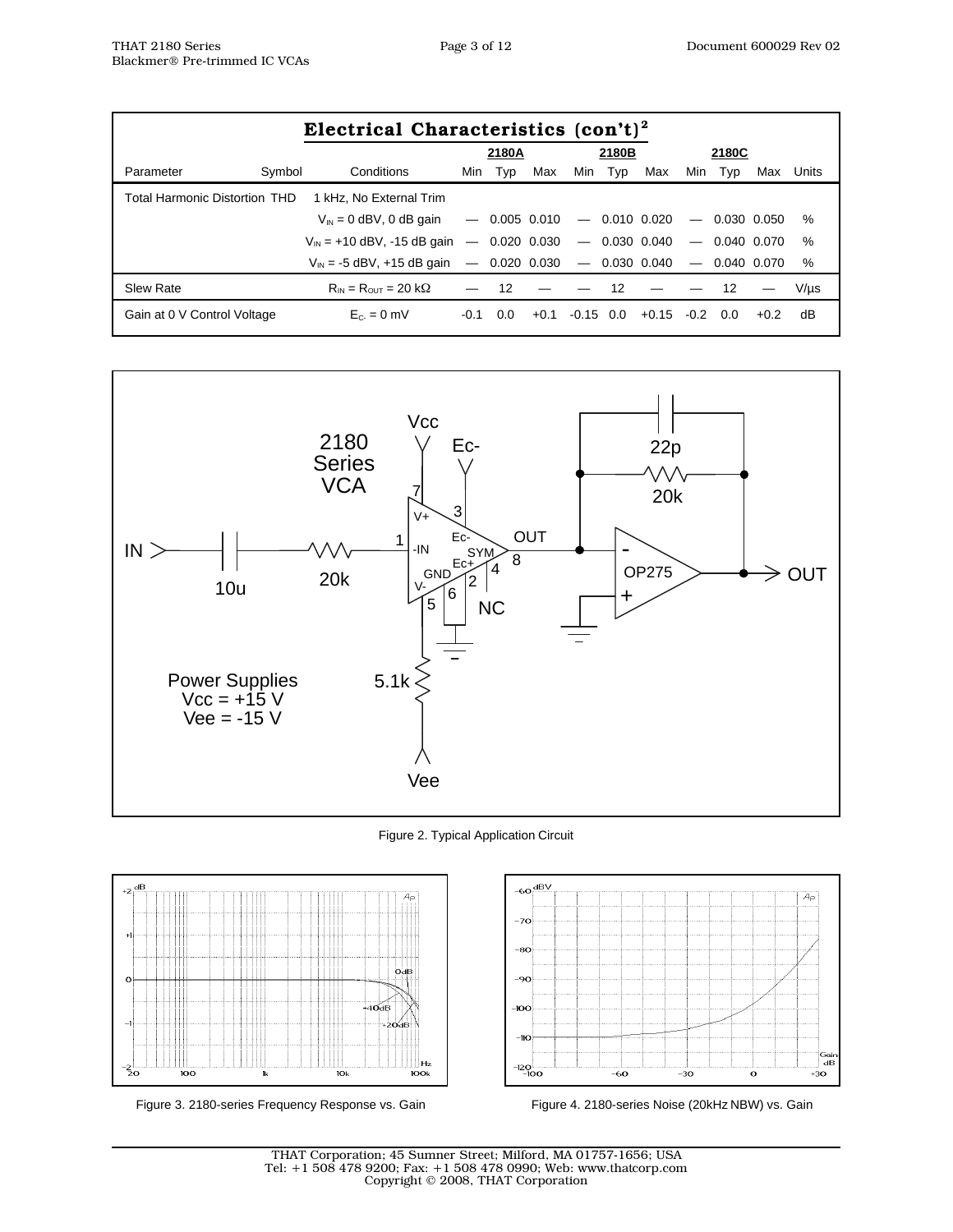# Theory of Operation<sup>4</sup>

The THAT 2180 Series VCAs are designed for high performance in audio-frequency applications requiring exponential gain control, low distortion, wide dynamic range and low control-voltage feedthrough. These parts control gain by converting an input current signal to a bipolar logged voltage, adding a dc control voltage, and reconverting the summed voltage back to a current through a bipolar antilog circuit.

Figure 5 presents a considerably simplified internal circuit diagram of the IC. The ac input signal current flows in pin 1, the input pin. An internal operational transconductance amplifier (OTA) works to maintain pin 1 at a virtual ground potential by driving the emitters of Q1 and (through the Voltage Bias Generator) Q3. Q3/D3 and Q1/D1 act to log the input current, producing a voltage, V3, which represents the bipolar logarithm of the input current. (The voltage at the junction of D1 and D2 is the same as V3, but shifted by four forward  $V_{be}$  drops.)

#### Gain Control

Since pin 8, the output, is usually connected to a virtual ground, Q2/D2 and Q4/D4 take the bipolar antilog of V3, creating an output current which is a precise replica of the input current. If pin 2 (Ec+) and pin 3 (Ec-) are held at ground, the output current will equal the input current. For pin 2 positive or pin 3 negative, the output current will be scaled larger than the input current. For pin 2 negative or pin 3 positive, the output current is scaled smaller than the input.



Figure 5. Simplified Internal Circuit Diagram



Figure 6. Gain vs. Control Voltage ( $E_{C+}$ , Pin 2) at 25°C



Figure 7. Gain vs. Control Voltage ( $E<sub>c</sub>$ , Pin 3) at 25 $\degree$ C



Figure 8. Gain vs. Control Voltage ( $E_c$ ) with Temp ( $°C$ )

In normal operation, the output current is converted to a voltage via an opamp-based I-V converter, as shown in Figure 2, where the conversion ratio is determined by the feedback resistor connected between the output and inverting input. The signal path through the VCA and the output opamp is non-inverting.

The scale factor between the output and input currents is the gain of the VCA. Either pin  $2 (Ec+)$  or pin 3 (Ec-), or both, may be used to control gain. Gain is exponentially proportional to the voltage at pin 2, and exponentially proportional to the negative of the voltage at pin 3. Therefore, pin 2 (Ec+) is the *positive* control port, while pin 3 (Ec-) is the

4. For more details about the internal workings of the 2180 Series of VCAs, see A*n Improved Monolithic Voltage-Controlled Amplifier*, by Gary K. Hebert (Chief Technology Officer, for THAT Corporation), presented at the 99th convention of the Audio Engineering Society, New York, Preprint number 4055.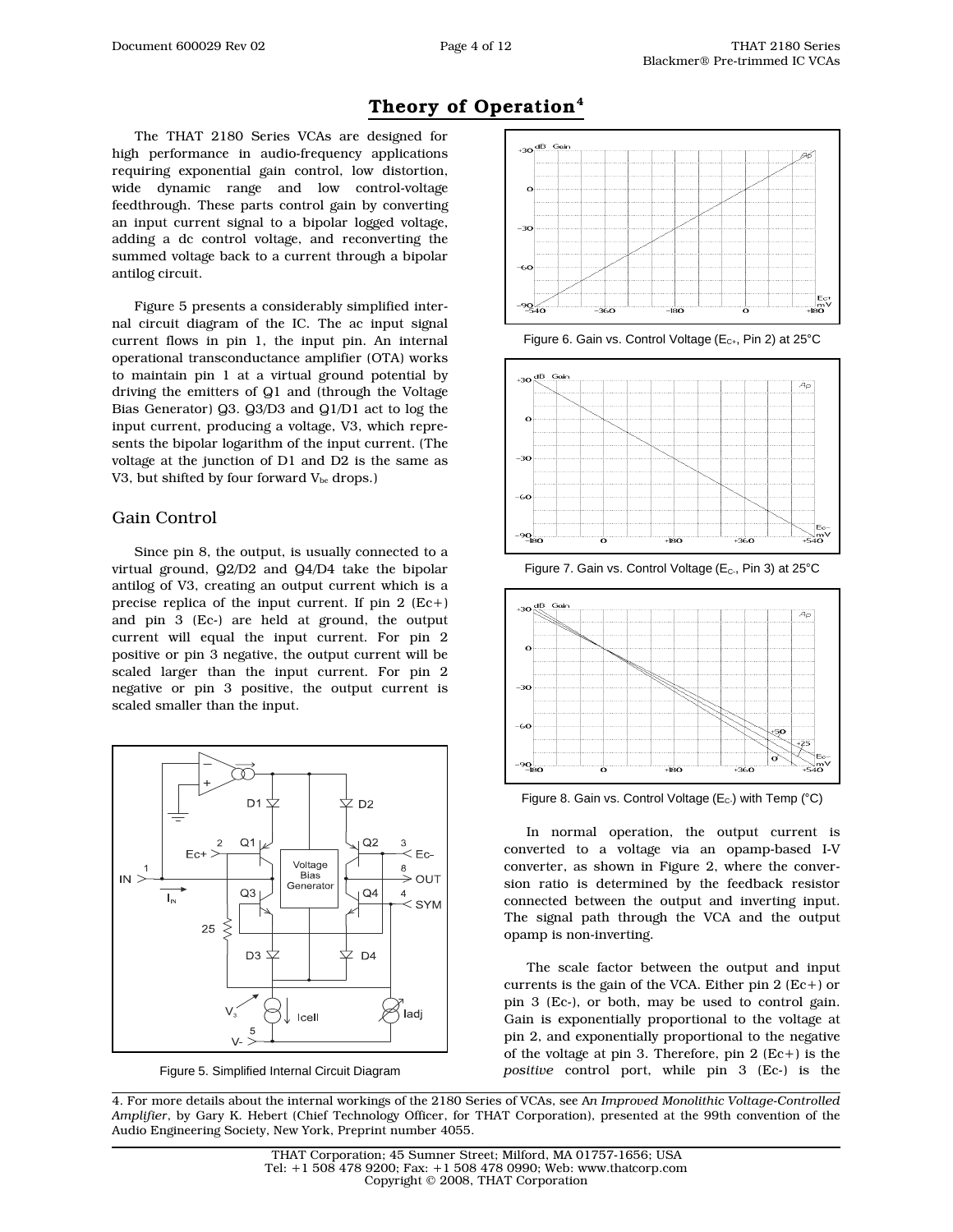*negative* control port. Because of the exponential characteristic, the control voltage sets gain *linearly in decibels*. Figure 6 shows the decibel current gain of a 2180 versus the voltage at Ec+, while Figure 7 shows gain versus the Ec-.

## Temperature Effects

The logging and antilogging in the VCA depends on the logarithmic relationship between voltage and current in a semiconductor junction (in particular, between a transistor's  $V_{bc}$  and  $I_c$ ). As is well known, this relationship is temperature dependent. Therefore, the gain of any log-antilog VCA depends on its temperature.

Figure 8 shows the effect of temperature on the negative control port. (The positive control port behaves in the same manner.) Note that the gain at  $Ec = 0 V$  is 0 dB, regardless of temperature. Changing temperature changes the *scale factor* of the gain by 0.33%/°C, which pivots the curve about the 0 dB point.

Mathematically, the 2180's gain characteristic is

$$
Gain = \frac{E_{C+} - E_{C-}}{(0.0061)(1+0.0033\,\Delta T)}
$$
. Eq. 1

where ∆T is the difference between room temperature (25°C) and the actual temperature, and Gain is the gain in decibels. At room temperature, this reduces to

$$
Gain = \frac{E_{C^{+}} - E_{C^{-}}}{0.0061} , \qquad \qquad \text{Eq. 2}
$$

If only the positive control port is used, this becomes

$$
Gain = \frac{E_{C+}}{0.0061} , \qquad \qquad Eq. 3
$$

If only the negative control port is used, this becomes

$$
Gain = \frac{E_{C-}}{0.0061} , \qquad \qquad Eq. 4
$$

## DC Bias Currents

The 2180 current consumption is determined by the resistor between pin 5 (V-) and the negative supply voltage ( $V_{EE}$ ). Typically, with 15V supplies, the resistor is 5.1 kΩ, which provides approximately 2.4 mA. This current is split into two paths:  $570 \mu A$ is used for biasing the IC, and the remainder becomes Icell as shown in Figure 5. Icell is further split in two parts: about 20  $\mu$ A biases the core transistors (Q1 through Q4), the rest is available for input and output signal current.

### DC Feedthrough

Normally, a small dc error term flows in pin 8 (the output). When the gain is changed, the dc term changes. This control-voltage feedthrough is more pronounced with gain; the –A version of the part produces the least feedthrough, the –C version the most. See Figure 9 for typical curves for dc offset vs. gain



Figure 9. Representative DC Offset vs. Gain

### Audio Performance

The 2180-Series VCA design, fabrication and testing ensure extremely good audio performance when used as recommended. In particular, the 2180 maintains low distortion over a wide range of gain, cut and signal levels. Figures 10 through 12 show typical distortion performance for representative samples of each grade of the part. Figure 13 shows the harmonic content of the distortion in a typical B-grade part.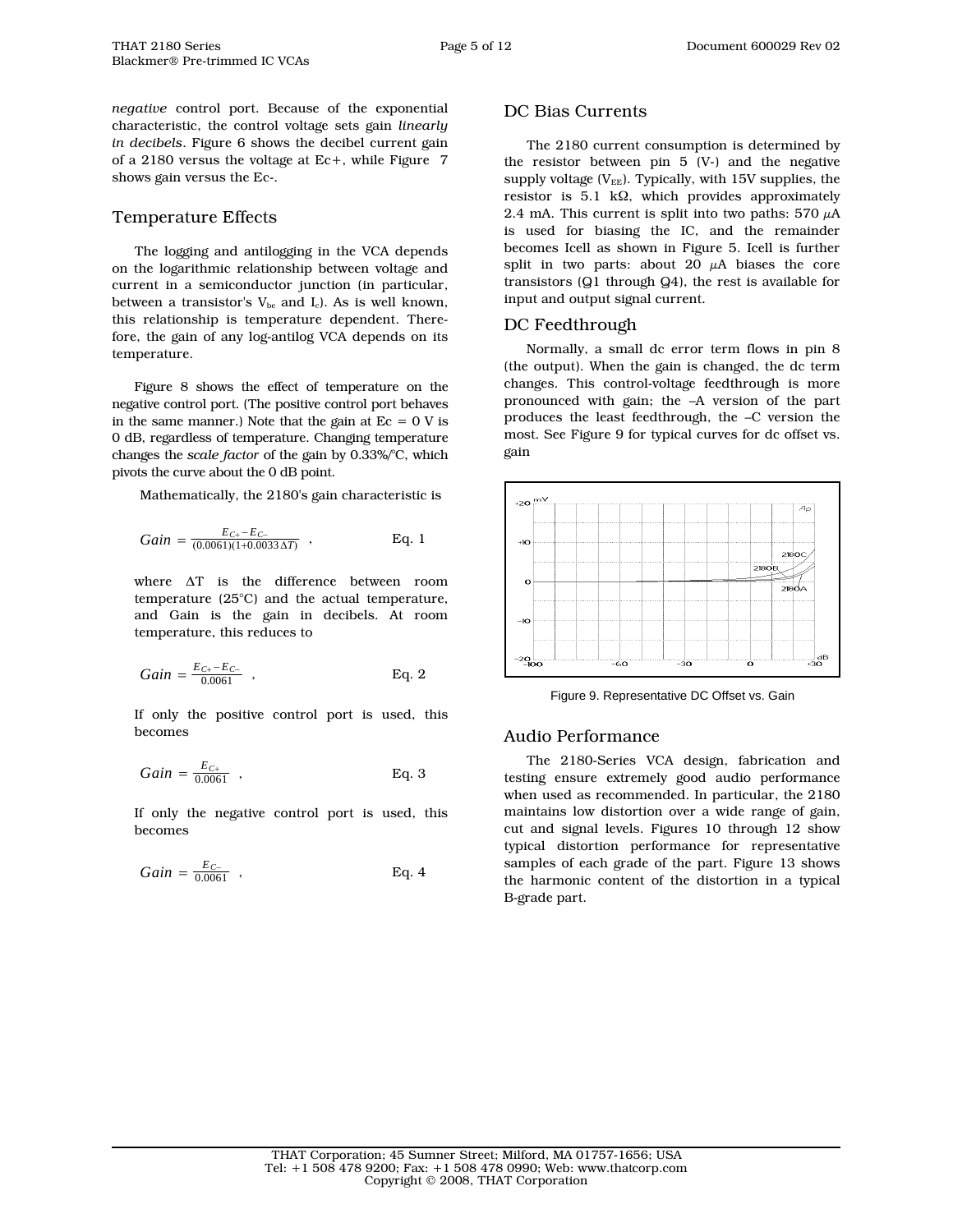



Figure 11. 1 kHz THD+Noise vs. Input Level, +15dB gain



Figure 10. 1 kHz THD+Noise vs. Input Level, 0dB gain Figure 12. 1 kHz THD+Noise vs. Input Level, -15dB gain



Figure 13. FFT of THD, 0dB gain, 1kHz, 0dBV, Typ. 2180B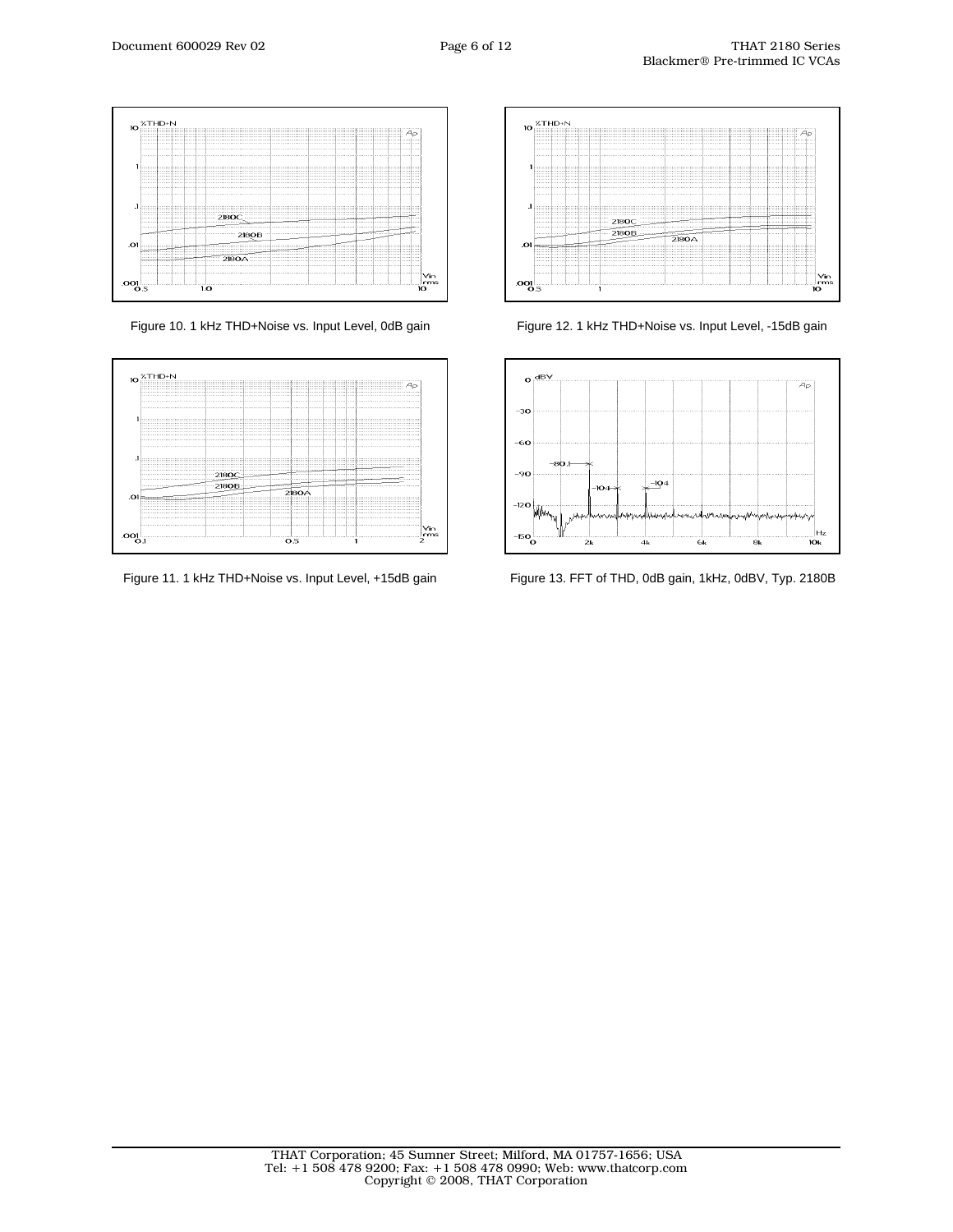## Input

Blackmer® Pre-trimmed IC VCAs

As mentioned above, input and output signals are currents, not voltages. While this often causes some conceptual difficulty for designers first exposed to this convention, the current input/output mode provides great flexibility in application.

The Input pin (pin 1) is a virtual ground with negative feedback provided internally (see Figure 5, Page 4). The input resistor (shown as 20 kΩ in Figure 2, Page 3) should be scaled to convert the available ac input voltage to a current within the linear range of the device. Generally, peak input currents should be kept under 1 mA for best distortion performance.

Figures 10 through 12 show distortion vs. signal level for the three parts in the 2180 Series for 0 dB, +15 dB and -15 dB gain. The circuit of Figure 2, Page 3 was used to generate these curves.

For a specific application, the acceptable distortion will usually determine the maximum signal current level which may be used. Note that, with 20 kΩ current-to-voltage converting resistors, distortion remains low even at 10 V rms input at 0 dB or -15 dB gain, and at 1.7 V rms input at +15 dB gain  $(-10 \text{ V} \text{ rms output})$ . This is especially true in the  $-A$ and –B grades of the part.

### Distortion vs. Noise

A designer may trade off noise for distortion by decreasing the 20 kΩ current-to-voltage converting resistors used at the input and output in Figure 2, Page 3. For every dB these resistor values are decreased, the voltage noise at the output of the OP275 is reduced by one dB. For example, with 10 kΩ resistors, the output noise floor drops to –104 dBV (typical) at 0 dB gain — a 6 dB reduction in noise because 10 kΩ is  $1/2$  of (6 dB lower than) 20 kΩ.

Conversely, if THD is more important than noise performance, increasing these resistors to 40 k $\Omega$  will increase the noise level by 6 dB, while reducing distortion at maximum voltage levels. Furthermore, if maximum signal levels are higher (or lower) than the traditional 10 V rms, these resistors should be scaled to accommodate the actual voltages prevalent in the circuit. Since the 2180 handles signals as currents, these ICs can even operate with signal levels far exceeding the 2180's supply rails, provided appropriately large resistors are used.

## High-Frequency Distortion

The choice of input resistor has an additional, subtle effect on distortion. Since the feedback impedances around the internal opamp (essentially Q1/D1 and Q3/D3) are fixed, low values for the input resistor will require more closed-loop gain from the opamp. Since the open-loop gain naturally falls off at high frequencies, asking for too much gain will lead to increased high-frequency distortion. For best results, this resistor should be kept to 10 k $\Omega$  or above.

## **Stability**

An additional consideration is stability: the internal op amp is intended for operation with source impedances of less than 60 kΩ at high frequencies. For most audio applications, this will present no problem

# DC Coupling

The quiescent dc voltage level at the input (the input offset voltage) is approximately  $+0$  mV, but, as in many general-purpose opamps, this is not well controlled. Any dc input currents will cause dc in the output which will be modulated by gain; this may cause audible thumps. If the input is dc coupled, dc input currents may be generated due to the input offset voltage of the 2180 itself, or due to offsets in stages preceding the 2180. Therefore, capacitive coupling is almost mandatory for quality audio applications. Choose a capacitor which will give acceptable low frequency performance for the application.

### Summing Multiple Input Signals

Multiple signals may be summed via multiple resistors, just as with an inverting opamp configuration. In such a case, a single coupling capacitor may be located next to pin 1 rather than multiple capacitors at the driven ends of the summing resistors. However, take care that the capacitor does not pick up stray signals.

### Output

The Output pin (pin 8) is intended to be connected to a virtual ground node, so that current flowing in it may be converted to a voltage (see Figures 2 & 14). Choose the external opamp for good audio performance. The feedback resistor should be chosen based on the desired current-to-voltage conversion constant. Since the input resistor determines the voltage-to-current conversion at the input,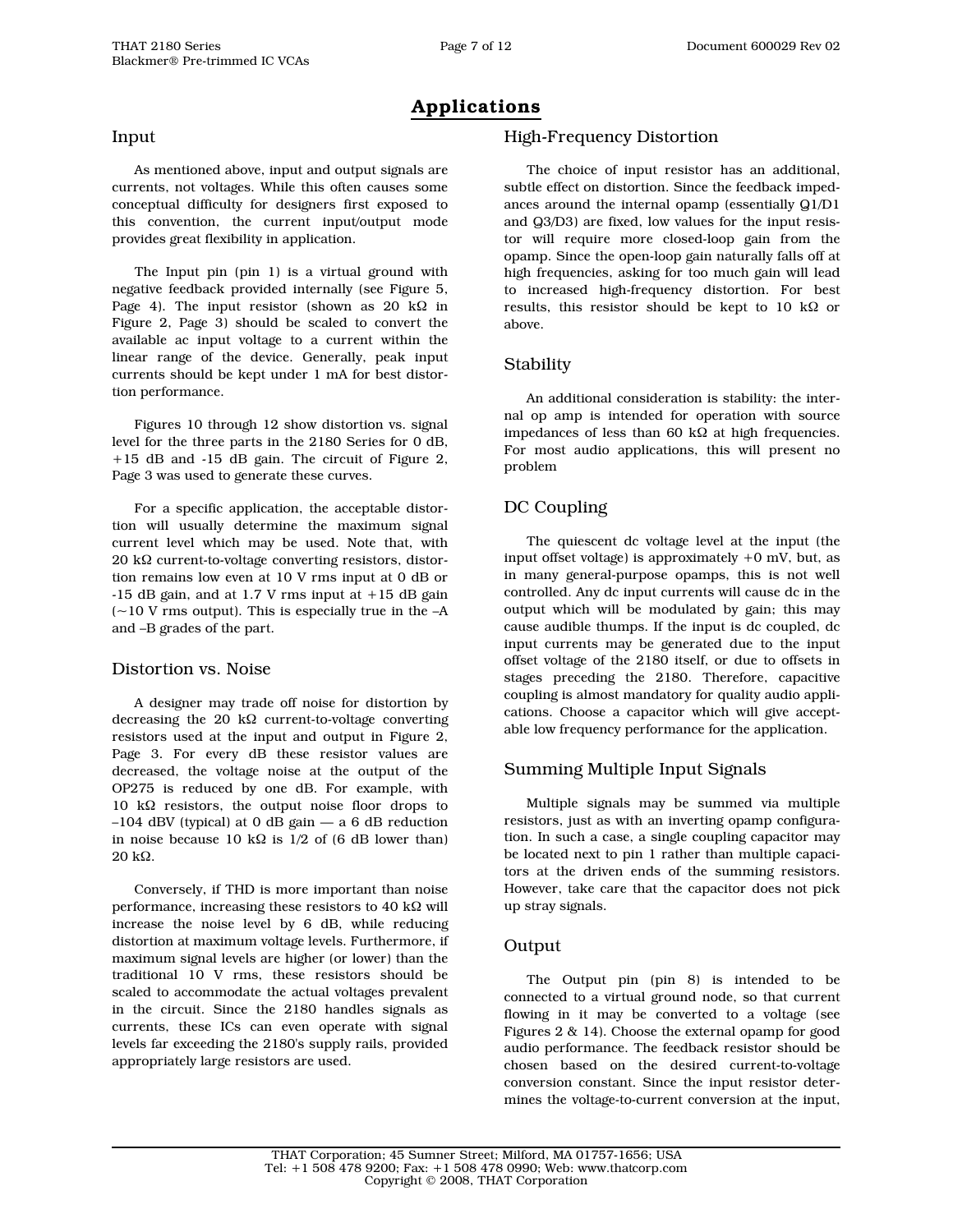the familiar ratio of  $R_f / R_i$  for an inverting opamp will determine the overall voltage gain when the 2180 is set for 0 dB current gain. Since the VCA performs best at settings near unity gain, use the input and feedback resistors to provide design-center gain or loss, if necessary.

A small feedback capacitor around the output opamp is needed to cancel the output capacitance of the VCA. Without it, this capacitance will destabilize most opamps. The capacitance at pin 8 is typically 15 pF.

# Power Supplies

#### Positive

The positive supply is connected directly to V+ (pin 7). No special bypassing is necessary, but it is good practice to include a small  $({\sim}1 \mu F)$  electrolytic or  $({\sim}0.1 \mu F)$  ceramic capacitor close to the VCA IC on the PCB. Performance is not particularly dependent on supply voltage. The lowest permissible supply voltage is determined by the sum of the input and output currents plus  $I_{\text{SET}}$ , which must be supplied through the output of the internal transconductance amplifier and down through the core and voltage bias generator. Reducing signal currents may help accommodate low supply voltages. THAT Corporation intends to publish an application note covering operation on low supply voltages. Please inquire for its availability.

The highest permissible supply voltage is fixed by the process characteristics and internal power consumption. +18 V is the nominal limit.

#### Negative

The negative supply terminal is V- (pin 5). Unlike normal negative supply pins, this point is intended to be connected to a current source  $I_{\text{SET}}$  (usually simply a resistor to  $V_{EE}$ ), which determines the current available for the device. As mentioned before, this source must supply the sum of the input and output signal currents, plus the bias to run the rest of the IC. The minimum value for this current is 570  $\mu$ A over the sum of the required signal currents. Usually,  $I_{\text{SET}}$ should equal 2.4 mA for most pro audio applications with  $\pm 15$  V supplies. Higher bias levels are of limited value, largely because the core transistors become ineffective at logging and antilogging at currents over 1 mA.

Mathematically, this can be expressed as

 $I_{\text{CELL}} \geq \text{Peak}(I_{IN}) + \text{Peak}(I_{OUT}) + 220 \,\mu\text{A}$ ; and

 $I_{\text{CEL}} = I_{\text{SET}} - 350 \mu A$ . Therefore,

 $I_{\text{SET}} \ge \text{Peak}(I_{IN}) + \text{Peak}(I_{OUT}) + 570 \,\mu\text{A}.$ 

The voltage at V- (pin 5) is four diode drops below ground, which, for the 2180, is approximately -2.85 V. Since this pin connects to a (high impedance) current supply, not a voltage supply, bypassing at pin 5 is not normally necessary.

#### Ground

The GND pin (pin 6) is used as a ground reference for the VCA. The non-inverting input of the internal opamp is connected here, as are various portions of the internal bias network. It may not be used as an additional input pin.

#### Voltage Control

#### Negative Sense

 $E<sub>c</sub>$  (pin 3) is the negative voltage control port. This point controls gain inversely with applied voltage: positive voltage causes loss, negative voltage causes gain. As described on Page 5, the current gain of the VCA is unity when pin 3 is at 0 V with respect to pin 2, and varies with voltage at approximately -6.1 mV/dB, at room temperature.

#### Positive Sense

As mentioned earlier,  $E_{C+}$  (pin 2) is the positivesense voltage control port. A typical circuit using this approach is shown in Figure 14.  $E_c$ . (pin 3) should be grounded, and  $E_{C+}$  (pin 2) driven from a low-impedance voltage source. Using the opposite sense of control can sometimes save an inverter in the control path. In order to maintain the wafer level adjustment which minimizes THD, leave pin 4 open.



Figure 14. Positive control port using Pin 2 ( $E_{C+}$ )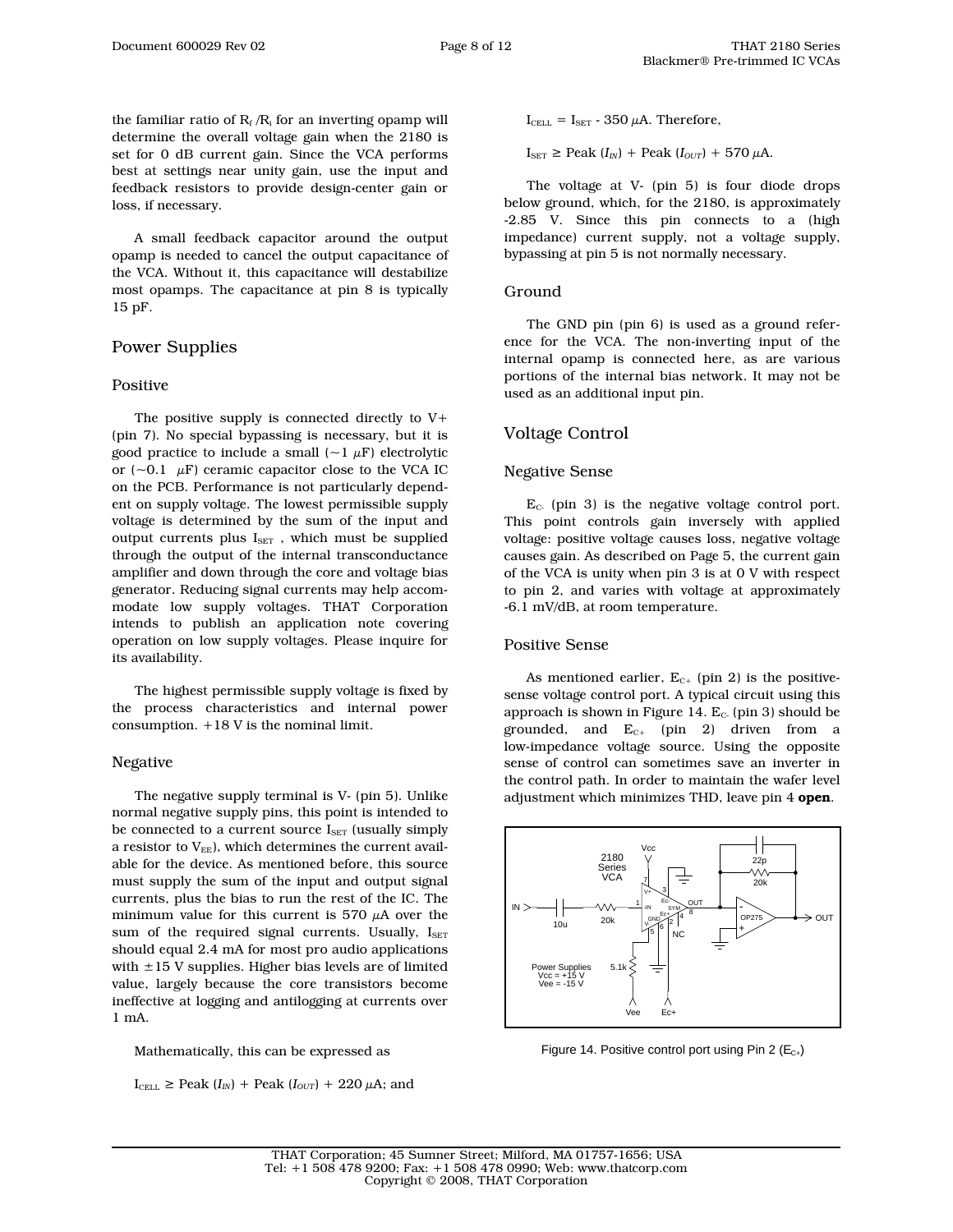#### Positive and Negative

It is also possible (and sometimes advantageous) to drive both control ports, either with differential drive (in which case, the control sensitivities of each port are summed), or through two different control signals. There is no reason why both control ports cannot be used simultaneously.

### Control Port Drive Impedance

The control ports (pins 2 through 4) are connected directly to the bases of the logging and/or antilogging transistors. The accuracy of the logging and antilogging is dependent on the  $E_{C+}$  and  $E_{C-}$ voltages being exactly as desired to control gain. The base current in the core transistors will follow the collector currents, of course. Since the collector currents are signal-related, the base currents are therefore also signal-related. Should the source impedance of the control voltage(s) be large, the signal-related base currents will cause signal-related voltages to appear at the control ports, which will interfere with precise logging and antilogging, in turn causing distortion.

The 2180 Series VCAs are designed to be operated with zero source impedance at pins 2 and 3, and an infinite source impedance at pin 4. (pin 4 should be left open.) To realize all the performance designed into a 2180, keep the source impedance of the control voltage driver well under 50 Ω.

This often suggests driving the control port directly with an opamp. However, the closed-loop output impedance of an opamp typically rises at high frequencies because open loop gain falls off as frequency increases. A typical opamp's output impedance is therefore inductive at high frequencies. Excessive inductance in the control port source impedance can cause the VCA to oscillate internally. In such cases, a 100 Ω resistor in series with a 1.5 nF capacitor from the control port to ground will usually suffice to prevent the instability.

### Noise Considerations

It is second nature among good audio designers to consider the effects of noisy devices on the signal path. As is well known, this includes not only active devices such as opamps and transistors, but extends to the choice of impedance levels as well. High value resistors have higher inherent thermal noise, and the noise performance of an otherwise quiet circuit can be easily spoiled by the wrong choice of impedance levels.

Less well known, however, is the effect of noisy circuitry and high impedance levels in the control path of voltage-control circuitry. The 2180 Series VCAs act like multipliers: when no signal is present at the signal input, noise at the control input is rejected. So, when measuring noise (in the absence of signal – as most everyone does), even very noisy control circuitry often goes unnoticed. However, noise at the control port of these parts will cause noise modulation of the signal. This can become significant if care is not taken to drive the control ports with quiet signals.

The 2180 Series VCAs have a small amount of inherent noise modulation because of its class AB biasing scheme, where the shot noise in the core transistors reaches a minimum with no signal, and increases with the square root of the instantaneous signal current. However, in an optimum circuit, the noise floor rises only to -94 dBV with a 50  $\mu$ A rms signal at unity gain  $-4$  dB of noise modulation. By contrast, if a unity-gain connected, non-inverting 5534 opamp is used to directly drive the control port, the noise floor will rise to 92 dBV — 6 dB of noise modulation.

To avoid excessive noise, one must take care to use quiet electronics throughout the control-voltage circuitry. One useful technique is to process control voltages at a multiple of the eventual control constant (e.g., 61 mV/dB — ten times higher than the VCA requires), and then attenuate the control signal just before the final drive amplifier. With careful attention to impedance levels, relatively noisy opamps may be used for all but the final stage.

### Stray Signal Pickup

It is also common practice among audio designers to design circuit boards to minimize the pickup of stray signals within the signal path. As with noise in the control path, signal pickup in the control path can adversely effect the performance of an otherwise good VCA. Because it is a multiplier, the 2180 produces second harmonic distortion if the audio signal itself is present at the control port. Only a small voltage at the control port is required: as little as 10  $\mu$ V of signal can increase distortion to over 0.01%. This can frequently be seen at high frequencies, where capacitive coupling between the signal and control paths can cause stray signal pickup.

Because the signal levels involved are very small, this problem can be difficult to diagnose. One useful technique is to temporarily bypass the control port to ground via a modest-sized capacitor (e.g.,  $10 \mu$ F). If the distortion diminishes, signal pickup in the control path is the likely cause.

### Temperature Sensitivity

As shown by the equation for  $A_V$  (Page 5), the gain of a 2180 VCA is sensitive to temperature in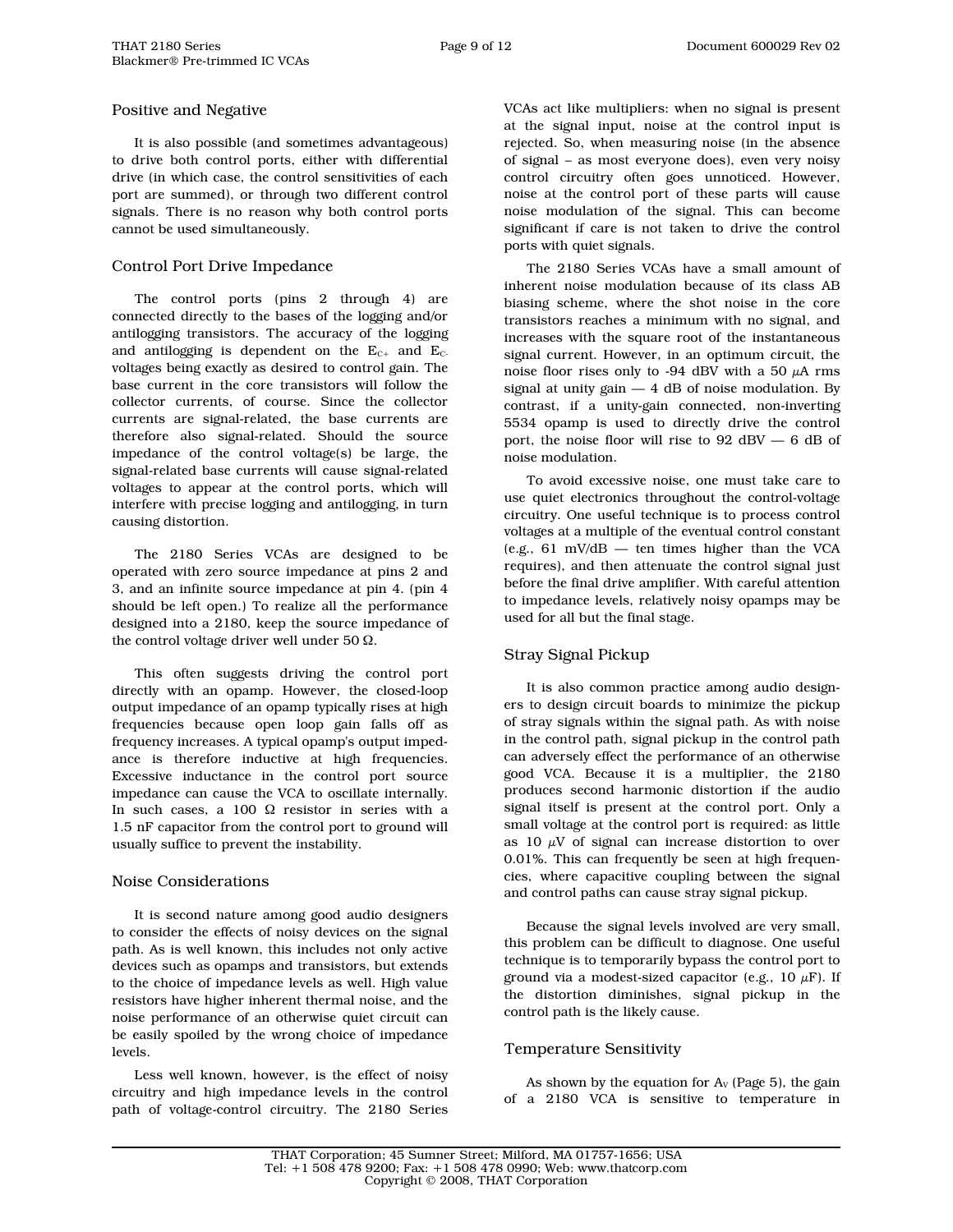proportion to the amount of gain or loss commanded. The constant of proportionality is 0.33% of the decibel gain commanded, per degree Celsius, referenced to 27°C (300°K). This means that at 0 dB gain, there is no change in gain with temperature. However, at  $-122$  mV, the gain will be  $+20$  dB at room temperature, but will be 20.66 dB at a temperature 10°C lower.

For most audio applications, this change with temperature is of little consequence. However, if necessary, it may be compensated by a resistor embedded in the control voltage path whose value

varies with temperature at the same rate of 0.33%/°C. Such parts are available from RCD Components, Inc, www.rcd-comp.com, and KOA/Speer Electronics, www.koaspeer.com

## Closing Thoughts

THAT Corporation welcomes comments, questions and suggestions regarding these devices, their design and application. Our engineering staff includes designers who have decades of experience in applying our parts. Please feel free to contact us to discuss your applications in detail.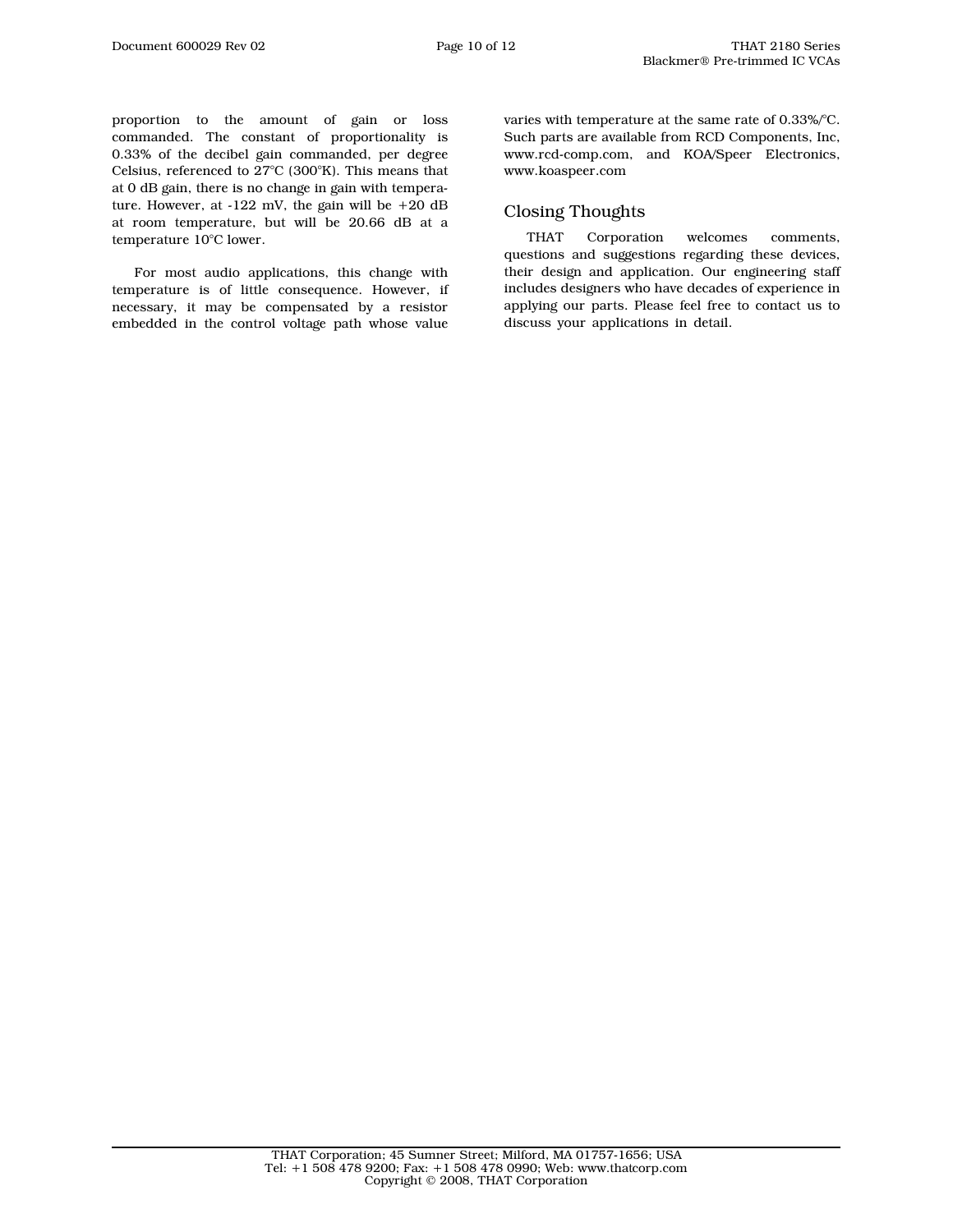# Package Information

The THAT 2180-series is available in a 8-pin SIP package. Package dimensions are shown in Figure 15 below; Pinouts are given in Table 1 on page 1. Ordering information is provided in Table 2 also on page 1.

The 2180-series package is entirely lead-free. The lead-frame is copper, plated with successive layers of nickel, palladium, and gold. This approach makes it possible to solder these devices using leadfree and lead-bearing solders.

Neither the lead-frame nor the plastic mold compound used in the 2180-series contains any hazardous substances as specified in the European Union's *Directive on the Restriction of the Use of Certain Hazardous Substances in Electrical and Electronic Equipment 2002/95/EG* of January 27, 2003.

|                                                                                                |              | Package Characteristics       |     |           |     |       |
|------------------------------------------------------------------------------------------------|--------------|-------------------------------|-----|-----------|-----|-------|
| Parameter                                                                                      | Symbol       | Conditions                    | Min | Typ       | Max | Units |
| Package Style                                                                                  |              | See Fig. 15 for dimensions    |     | 8 Pin SIP |     |       |
| <b>Thermal Resistance</b>                                                                      | $\theta$ .ja | SIP package soldered to board |     | 100       |     | °C/W  |
| Complies with January 27, 2003 RoHS requirements<br><b>Environmental Regulation Compliance</b> |              |                               |     |           |     |       |



Figure 15. -L (SIP) version package outline drawing